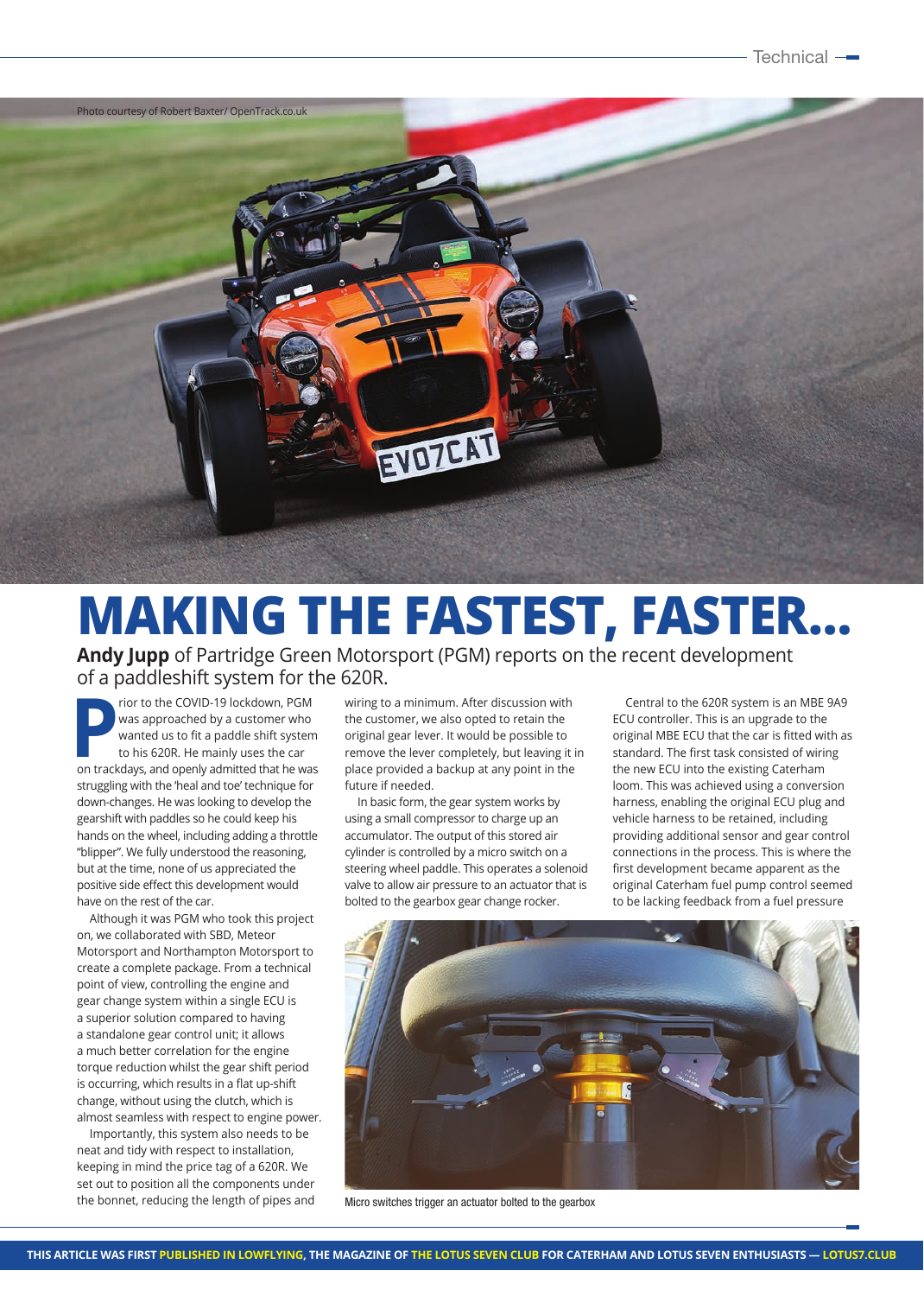

sensor. On further investigation, the fuel system on a 620R regulates fuel pressure by changing the pump output. We fitted a fuel pressure sensor allowing closed loop control of the fuel pump pressure.

Next we fitted a wide band lambda sensor to make use of the closed loop control the new ECU provides for lambda control. This serves dual purposes — aiding engine mapping and ensuring that emissions are still within the MOT limits as this car is road legal.

Next, we moved on to the steering wheel paddle arrangement. This car already had an upgrade to the original quick release steering boss with a Rapfix unit fitted. In consultation with our customer, we opted to add a terminal ring to the boss to provide connections to the steering wheel that disconnect when the quick release is used. Caterham offer an alternative boss with a connector in the centre that would achieve the same connection features. Mounting the paddles to the boss required the next area of development to ensure they were ergonomically comfortable. We created a 3D model of a spacer to sit behind the steering wheel, allowing the paddle and neutral switch to be mounted. We then printed a few versions of this until we were happy with the end product, tested while sitting in the car with race gloves on. With this setup fitted, we additionally printed a quick release boss cover to keep the wiring tidy and protected from ingress of dust and water.

Once the hardware of the system was mounted and wired correctly, we moved on to the software side of the installation. Initially, we set up all the gear change voltages and a few other parameters for controlling the compressor / accumulator. For example, the accumulator has a pressure threshold which will trigger the compressor to start or stop running. However, this is also dependent

upon battery voltage, so when you turn on the ignition power, the compressor will not run if the battery voltage is low. This occurs even if the accumulator pressure is low and ensures that if you have a low battery, the compressor will not add a further load while you are cranking. Once the car is running and the alternator is charging, the compressor will then start up.

The calibration of a starting map and some of the sensors was not correct initially. With the aid of SBD and some remote laptop control, we managed to get the car running to check everything was working correctly in preparation for the rolling road session at Northampton Motorsport.

Northampton Motorsport spent time perfecting the map to ensure that the fuel pump control and lambda were stable throughout the rev / load range. At this point, we discovered the improvement in performance compared to a standard 620R. The peak power gain was about 45bhp and the peak torque gain was about 40lb/ft. However, although the headline figures are impressive, the graph shows a substantial gain throughout the whole rev range, suggesting a very usable

performance advantage. Northampton Motorsport additionally collaborated with SBD to develop the torque reduction system and perfect the gear change strategy. They tested the flat up shifts and the throttle blipper down shifts on the rollers to ensure everything worked correctly.

On return of the car back to PGM, we took it for its first MOT test. It passed an emissions test with ease, giving us further confidence in the mapping undertaken by Northampton Motorsport.

Finally, with the project complete and COVID-19 lockdown being lifted, we returned the car to our customer who had booked to test the new system at Castle Combe…

## **Jim Harrison reports his thoughts on the upgrade…**

Having collected my car from PGM by trailer, I had not driven it with the paddle shift system until the Lotus Seven Club track day at Castle Combe. When I told Andy I was going to Castle Combe for the upgraded car's first outing, I detected a bit of a groan that I had chosen a circuit with no runoff, and I suspected he was secretly expecting to see it back for repairs.